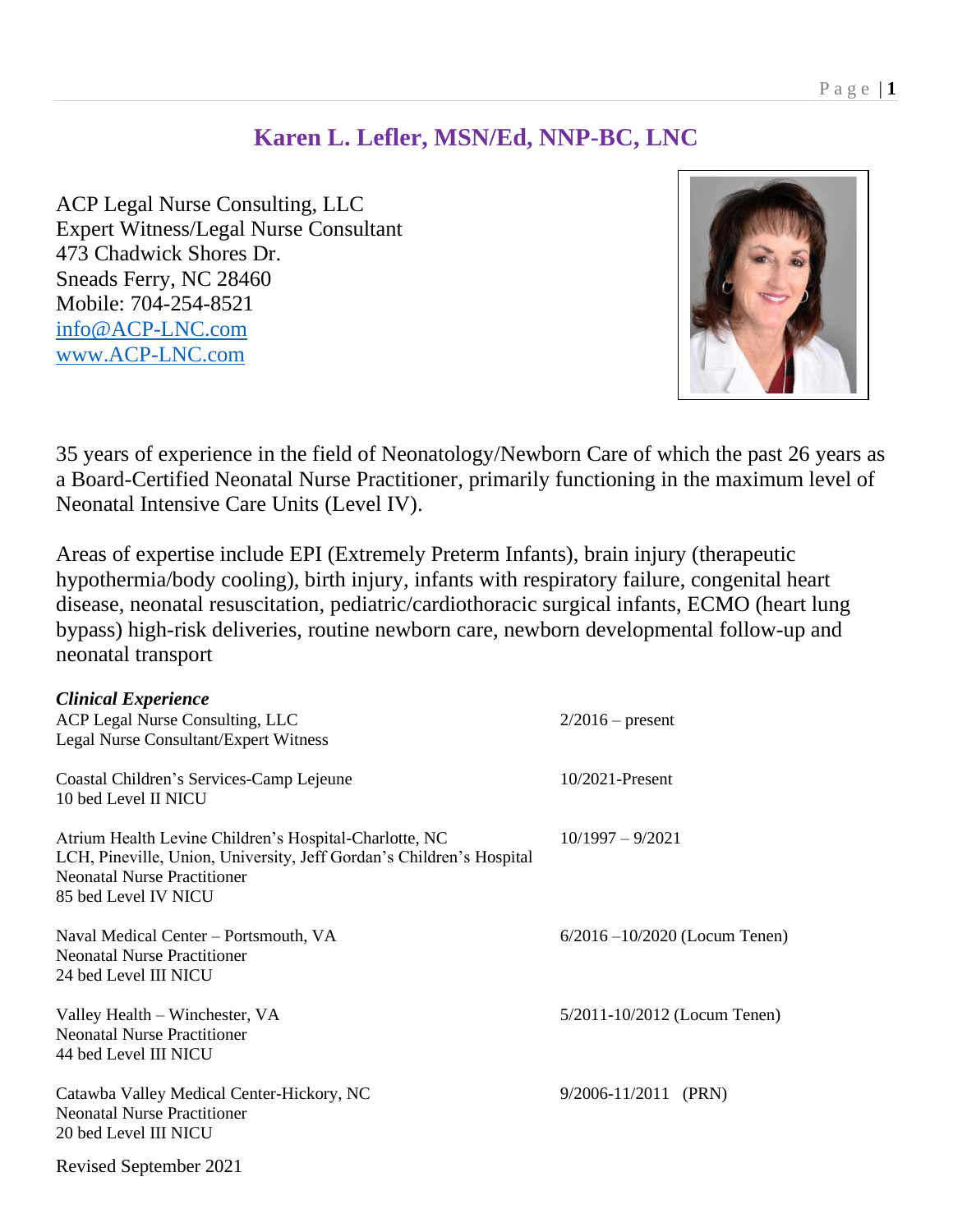## **Karen L. Lefler, MSN/Ed, NNP-BC, LNC**

| Sanford USD Medical Center-Sioux Falls, SD<br><b>Neonatal Nurse Practitioner</b><br>42 bed Level III NICU                                                                                                                                                                        | 4/2005-10/2008 (Locum Tenen)<br>12/2017-10/2018                                                                                                                                       |
|----------------------------------------------------------------------------------------------------------------------------------------------------------------------------------------------------------------------------------------------------------------------------------|---------------------------------------------------------------------------------------------------------------------------------------------------------------------------------------|
| First Health-Moore Regional Medical Center-Pinehurst, NC<br><b>Neonatal Nurse Practitioner</b><br>13 bed Level III NICU                                                                                                                                                          | 2/2002-8/2005                                                                                                                                                                         |
| Brevard Neonatology-Melbourne, FL<br><b>Neonatal Nurse Practitioner</b><br>10 bed Level II NICU                                                                                                                                                                                  | 7/1996-10/1997                                                                                                                                                                        |
| St. Joseph's Hospital-Savannah, Ga<br><b>Neonatal Clinical Coordinator</b><br>20 bed Level II NICU                                                                                                                                                                               | 5/1994-7/1996                                                                                                                                                                         |
| Memorial Medical Center-Savannah, Ga<br><b>Neonatal Transport Nurse</b><br>82 bed Level III NICU                                                                                                                                                                                 | 2/1990-5/1994                                                                                                                                                                         |
| Jackson Memorial Hospital-Miami, FL<br>Neonatal Staff Nurse/Transport Nurse<br>60 bed Level III NICU                                                                                                                                                                             | 6/1986-2/1990<br>Remained Casual Status until 1996                                                                                                                                    |
| <b>Education</b><br>Jackson Memorial Hospital, Miami, FL<br>Miami-Dade Community College-Miami FL<br>Georgetown University-Washington, DC<br>University of Phoenix - Tempe, AZ<br>South Piedmont Community College-Monroe, NC<br>American Association of Legal Nurse Consultants | Diploma in Nursing (1986)<br>Associates Degree in Nursing (1986)<br><b>Neonatal Nurse Practitioner Certification (1995)</b><br><b>BSN-MSN/Ed (2007)</b><br>EMT-B (2012)<br>LNC (2016) |
| <b>Certifications</b><br><b>Board Certified Neonatal Nurse Practitioner</b><br><b>Neonatal Resuscitation Instructor</b><br>PICC inserter<br>PALS – Pediatric Advance Life Support                                                                                                |                                                                                                                                                                                       |

BLS- Basic Life Support